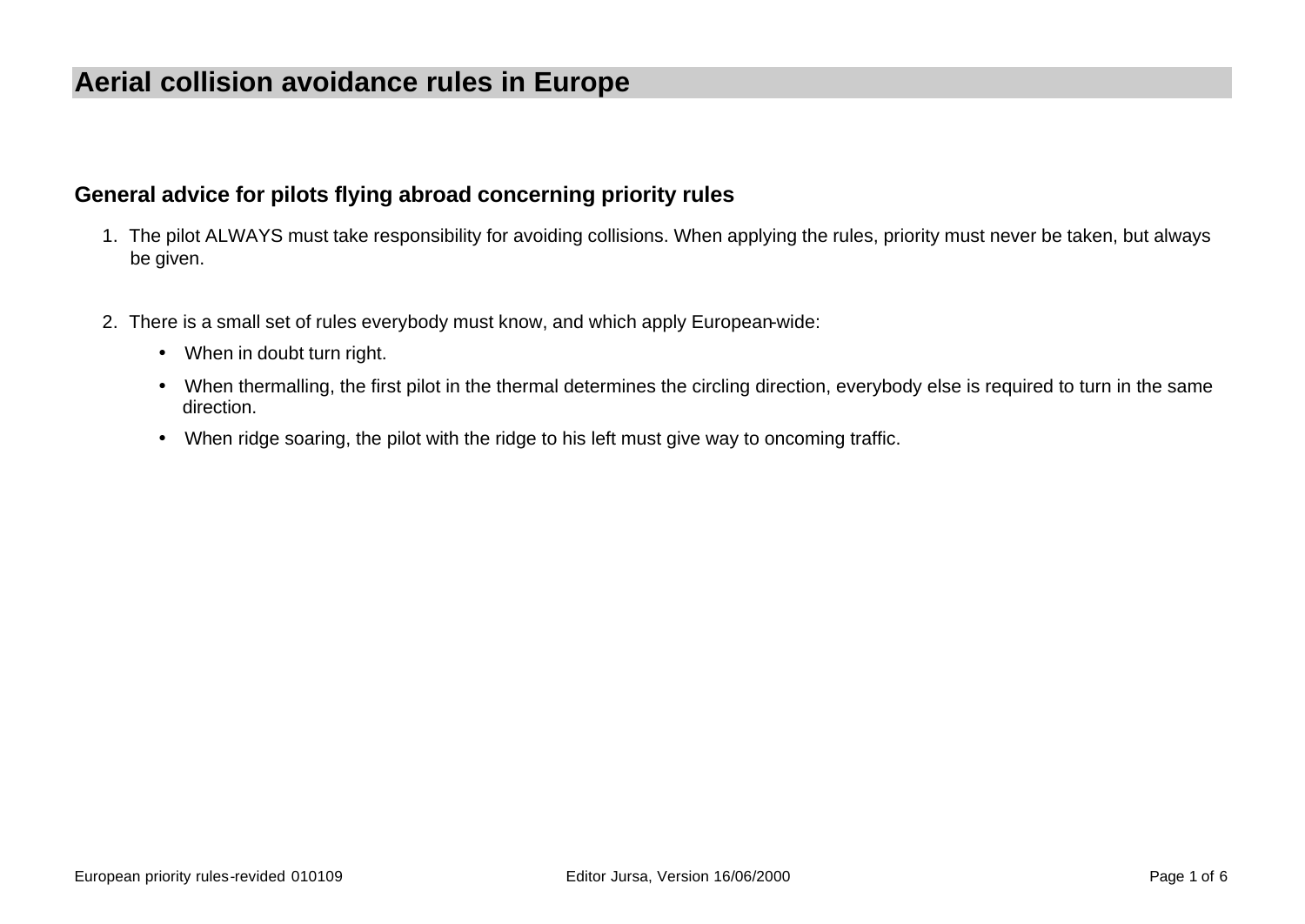### **Aerial collision avoidance rules - details**

#### NOTE:

**M**........ rule is mandatory in this particular country (usually enforced by air traffic laws)

**R**........ rule is recommended in this particular country (local pilots may be expected to oblige to that rule, although the rule is not enforced by air traffic laws)

**!C**....... rule is clearly and seriously contradicting national rules (in general or in some specific cases)

Please note: Mandatory or recommended, in case of a law suit courts in most countries may be expected to treat recommended rules as if they were mandatory

In the following the term "glider" applies to hanggliders (HG) and paragliders (PG)

| <b>General rules</b>                                                                                      |  |   |   |    |     | c | 1 I K |
|-----------------------------------------------------------------------------------------------------------|--|---|---|----|-----|---|-------|
| Despite the priority rules below the pilot is always obliged to avoid collisions                          |  |   |   | м  | IV. | M |       |
| You may break air traffic rules if it is required for safety reasons                                      |  |   | м | M  |     | M |       |
| To avoid collisions always keep a sufficient distance from other gliders                                  |  | M | м | R  |     | M |       |
| The glider having priority according to the priority rules below has to keep his course and his speed     |  | М | м | R. |     | M |       |
| The glider having to change his course according to the priority rules below has to do that in a safe way |  |   | м | R  | M   | М |       |

| <b>General priority rules</b>                                                                                               |    |     |           | F   |    | N  | S  | <b>UK</b> |
|-----------------------------------------------------------------------------------------------------------------------------|----|-----|-----------|-----|----|----|----|-----------|
| Different categories of aircraft:<br>Gliders always have to give way to all other categories of aircraft except microlights | !C | IC  | IC.       | IC. | M  | IC | IC | IC.       |
| Different categories of aircraft:                                                                                           |    |     |           |     |    |    |    |           |
| gliders and sailplanes always have priority over engine-powered aircraft                                                    | IC | IC  | <b>IC</b> | M   | IC | IC | M  | IC.       |
| gliders always have priority over engine-powered microlights                                                                |    | IC. | IC.       | м   | M  | IC | M  | IC.       |
| balloons always have priority over sailplanes and gliders<br>-                                                              |    |     |           | M   |    |    | м  |           |
| Impediment of manoeuvrability:<br>A glider being clearly impeded in his manoeuvrability has priority                        |    | м   | м         | R   | R  | R  | М  |           |
| <b>Emergency situations:</b><br>A glider in an emergency situation has priority                                             |    | M   | M         | R   |    | R  | M  |           |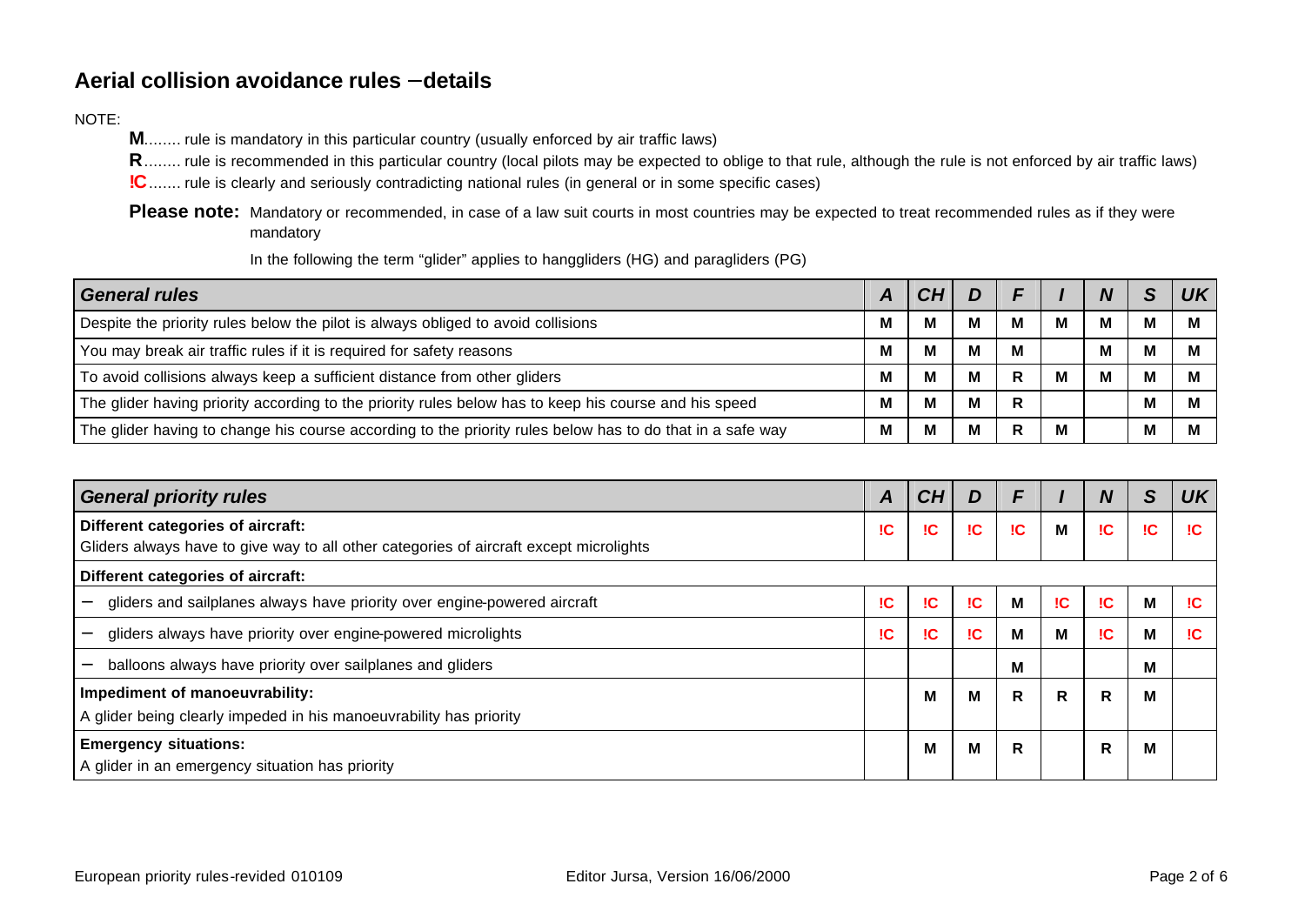| Degree of manoeuvrability:<br>Less manoeuvrable aircraft always have priority over better manoeuvrable aircraft                                                                                                                                             |           |    |    | R   |           | R | M           |     |
|-------------------------------------------------------------------------------------------------------------------------------------------------------------------------------------------------------------------------------------------------------------|-----------|----|----|-----|-----------|---|-------------|-----|
| <b>Different altitudes:</b><br>Any lower glider has priority over gliders flying above                                                                                                                                                                      | IC.       | IC | IC | IC  | <b>IC</b> | M | R           | IC  |
| Approaching head-on:<br>Gliders approaching head-on both have to turn right                                                                                                                                                                                 | Μ         | M  | М  | Μ   | M         | М | M           | М   |
| Intersecting courses, same category of aircraft:<br>If gliders are approaching on intersecting courses, the glider approaching from the right has priority                                                                                                  | Μ         | M  | М  | M   | М         | М | M           | M   |
| Intersecting courses, different categories of aircraft:<br>If two aircraft of different categories are approaching on intersecting courses, the following rules apply:                                                                                      |           |    |    |     |           |   |             |     |
| sailplanes and gliders have priority over engine-powered aircraft                                                                                                                                                                                           | м         | M  | М  | М   | <b>IC</b> |   | M           | м   |
| gliders have priority over sailplanes                                                                                                                                                                                                                       | м         | IC | IC | Μ   | IC.       |   | IC          | IC  |
| balloons, sailplanes and gliders have priority over engine-powered PG and HG                                                                                                                                                                                | м         | М  | м  | Μ   |           |   | $\mathbf 1$ | Μ   |
| balloons have priority over sailplanes and gliders                                                                                                                                                                                                          | М         | M  | м  | M   | M         |   | M           | Μ   |
|                                                                                                                                                                                                                                                             |           |    |    |     |           |   |             |     |
| Overtaking (angle between courses less than 70°):<br>When overtaking, the following rules apply:                                                                                                                                                            |           |    |    |     |           |   |             |     |
| gliders being overtaken have priority                                                                                                                                                                                                                       | М         | M  | М  | M   | IC        | R | M           | М   |
| gliders overtaking have priority;<br>the glider being overtaken must not change its course in a way to impede the overtaking glider;<br>overtaking above or below is only allowed if the distance is big enough not to impede the glider being<br>overtaken | IC.       | IC | IC | !C  | М         |   | <b>IC</b>   | IC. |
| gliders overtaking other gliders have to change their course to the right                                                                                                                                                                                   | М         | M  | Μ  | М   |           |   | R<br>HG     |     |
| gliders overtaking other gliders may change their course to the right or to the left                                                                                                                                                                        | <b>IC</b> | IC | IC | IC. |           |   | R<br>PG     | М   |
| Landing:                                                                                                                                                                                                                                                    |           |    |    |     |           |   |             |     |
| When landing the following rules apply:                                                                                                                                                                                                                     |           |    |    |     |           |   |             |     |
| gliders approaching any landing place have priority                                                                                                                                                                                                         | М         | м  | м  | M   |           | R | M           |     |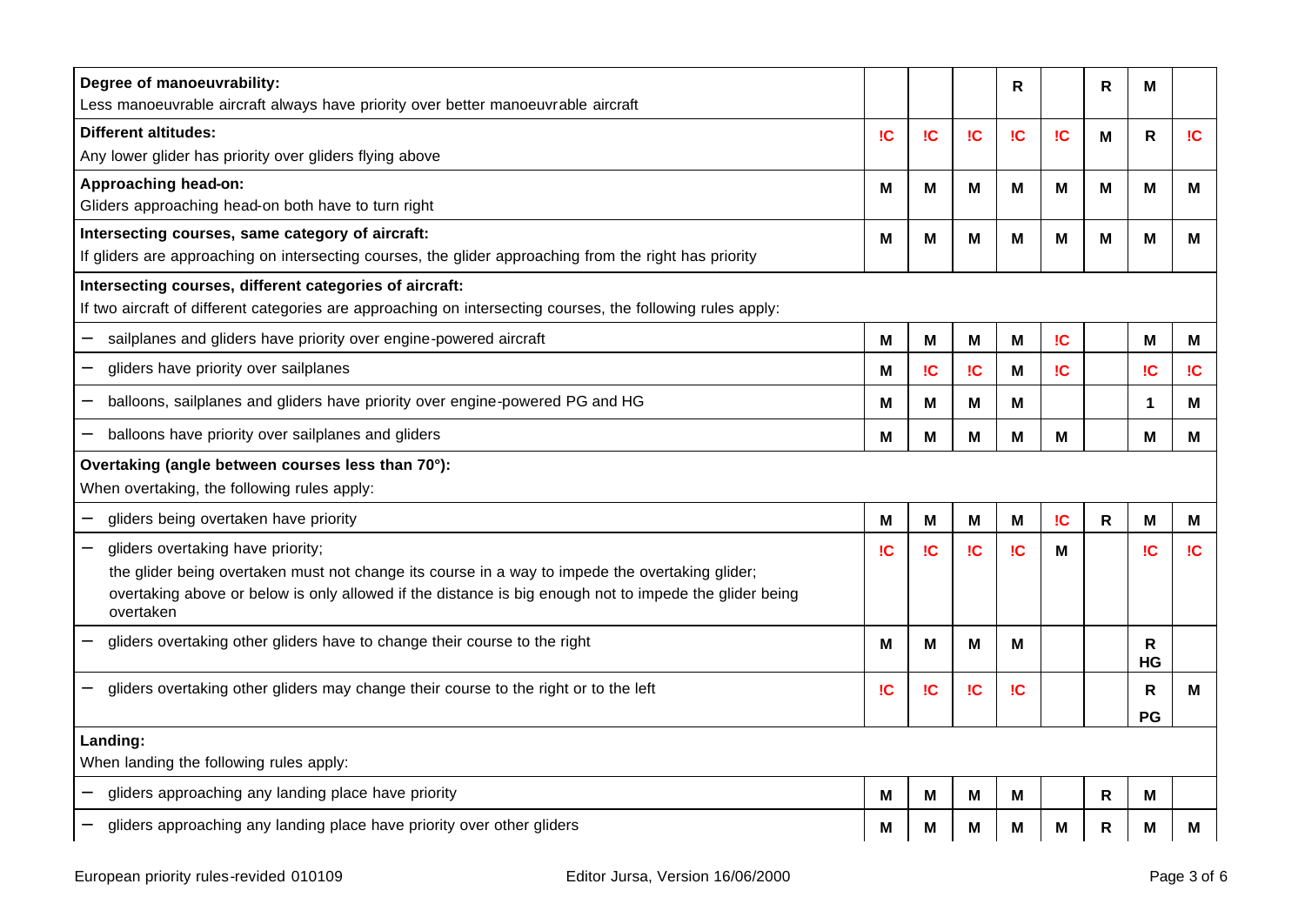| if two gliders are approaching any landing place, the lower one has priority                              | м | м | м | M | м | M | м | м |
|-----------------------------------------------------------------------------------------------------------|---|---|---|---|---|---|---|---|
| if two gliders are approaching any landing place at the same altitude, the have to share the landing area |   |   |   | R |   | R | R |   |
| if a glider is approaching any landing place a lower glider may not intersect its course                  | М |   | м |   |   |   | М |   |
| gliders in the final glide have priority over powered aircraft in the final approach                      | М | M | м | M |   |   | М |   |
| gliders approaching any landing place have priority over gliders taking off                               |   | M | м | M | м | R | R | M |
| gliders clearly doing a forced landing have priority                                                      |   | М | м | M |   | R | М |   |
| Take-off:                                                                                                 |   | M | м | M | R | M | M |   |
| gliders may only take off if there is no danger of collisions                                             |   |   |   |   |   |   |   |   |

| <b>Ridge soaring rules</b>                                                                                                                          |   |   |   | F         |   | N | S     | <b>UK</b> |
|-----------------------------------------------------------------------------------------------------------------------------------------------------|---|---|---|-----------|---|---|-------|-----------|
| Approaching head-on:<br>If two gliders are approaching head-on, the one with the ridge to his left has to turn right                                | М | Μ | M | M         | R | M | R     | R         |
| Turning:<br>When turning while ridge soaring, the following rules apply:                                                                            |   |   |   |           |   |   |       |           |
| before turning the pilot has to make sure there results no danger of collision                                                                      |   | м | M | R         | R | R | м     | R         |
| never turn towards the ridge                                                                                                                        |   |   |   |           |   | М |       |           |
| Overtaking:<br>when overtaking while ridge soaring, the following rules apply:                                                                      |   |   |   |           |   |   |       |           |
| no overtaking when ridge soaring; the glider approaching from behind either has to decrease its speed or turn<br>$180^\circ$                        |   |   |   |           |   |   | $R^2$ |           |
| no overtaking when ridge soaring and the ridge is on the right; the glider approaching from behind either has<br>to decrease its speed or turn 180° |   |   |   | м         |   |   |       |           |
| the glider overtaking must overtake on the ridge side                                                                                               |   |   |   | <b>IC</b> |   | М | IС    | R         |

1Flying with engine-powered PG and HG is not legal in Sweden and is thus not regulated. 2For PG, no specific rule for HG exist.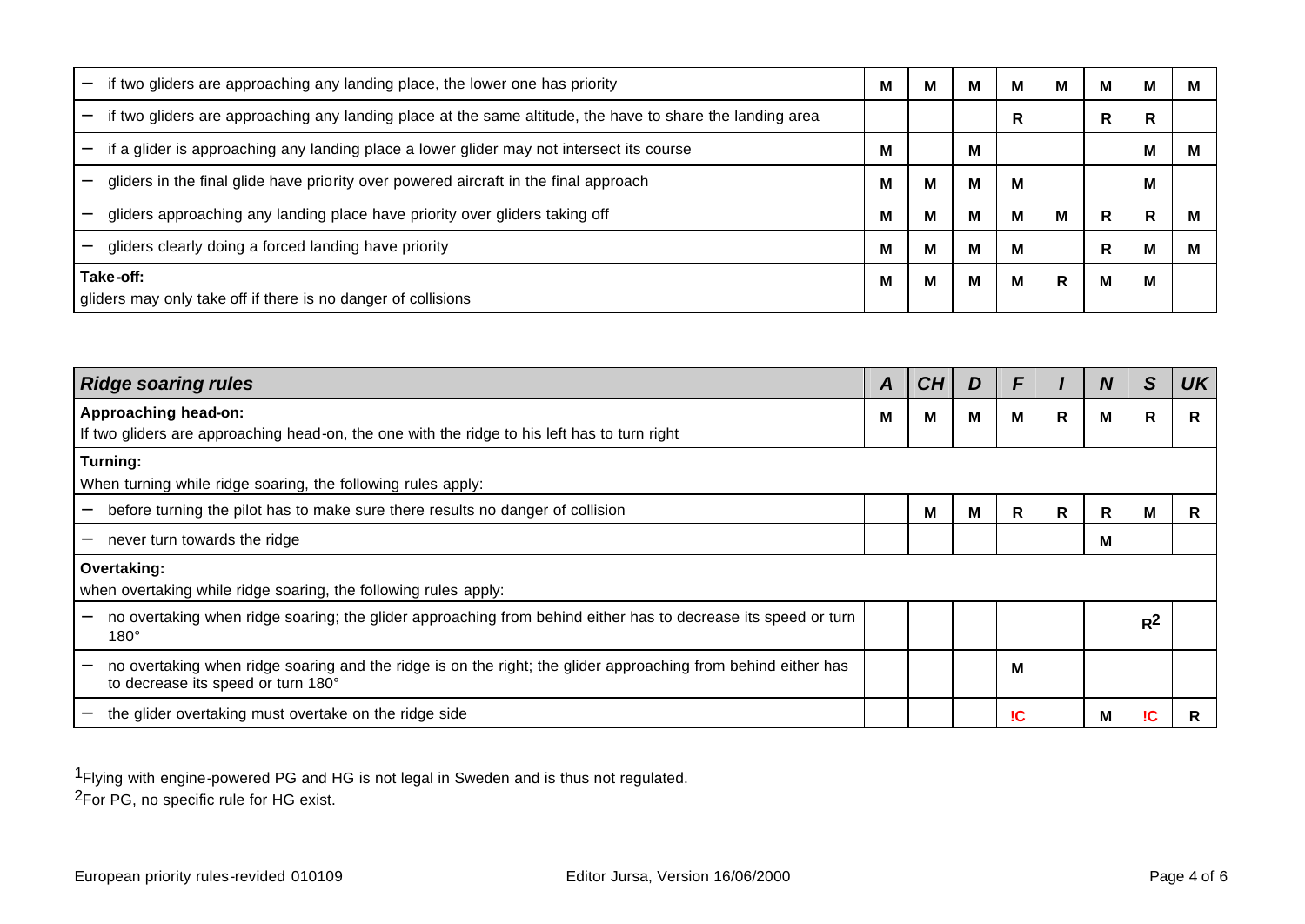| <b>Thermalling rules</b>                                                                                                                                     | A  | CH | D  | F |              | N  | S <sup>3</sup> | <b>UK</b> |
|--------------------------------------------------------------------------------------------------------------------------------------------------------------|----|----|----|---|--------------|----|----------------|-----------|
| <b>Turning direction:</b>                                                                                                                                    | М  | М  | М  | R | $\mathsf{R}$ | м  | $\mathsf{R}$   | R         |
| The first pilot in the thermal determines the circling direction, everybody else is required to turn in the same<br>direction                                |    |    |    |   |              |    |                |           |
| <b>Climbing faster:</b>                                                                                                                                      |    |    | м  | R | R            | м  | R              |           |
| A glider climbing faster and approaching from below has priority                                                                                             |    |    |    |   |              |    |                |           |
| <b>Climbing faster, flying faster:</b>                                                                                                                       |    |    |    | R |              |    | R              |           |
| Overtaking shall be done on the outside of the turn                                                                                                          |    |    |    |   |              |    |                |           |
| Not seeing other gliders any more:                                                                                                                           | M  |    |    | R |              |    |                |           |
| If a pilot can't see another glider previously thermalling close to him any more, he has to leave the thermal<br>immediately                                 |    |    |    |   |              |    |                |           |
| Joining a thermal:                                                                                                                                           |    |    |    |   |              |    |                |           |
| When joining a thermal, the following rules apply:                                                                                                           |    |    |    |   |              |    |                |           |
| gliders joining a thermal should give way to those gliders already established in it                                                                         | IC | Μ  | IC | R | IC           | IC | IC             | R         |
| if there are gliders thermalling in opposite directions, the joining glider should turn in the same way as the<br>nearest glider (least vertical separation) |    |    |    | R |              |    |                | R         |
| the entry to the turn should be planned so as to give continual visual contact with all other aircraft at or near<br>the planned entry height                |    |    |    | R |              |    |                | R         |
| the entry should be flown at the tangent to the circle so that no aircraft already turning will be required to<br>manoeuvre to avoid the joining aircraft    |    |    |    | R |              | R  |                | R         |
| Sharing a thermal:                                                                                                                                           |    |    |    |   |              |    |                |           |
| When sharing a thermal with other gliders, the following rules apply:                                                                                        |    |    |    |   |              |    |                |           |
| pilots should adhere to the principle of "see and be seen"                                                                                                   |    |    |    | R |              | R  |                | R         |
| when at a similar level, never turn inside, point at, or ahead of another aircraft unless you intend to overtake,<br>and can guarantee safe separation       |    |    |    | R |              |    |                | R         |
| leave the thermal if, in your judgement, you cannot guarantee adequate separation                                                                            |    |    |    | R |              | R  |                | R         |
| look for other aircraft joining or converging in height                                                                                                      |    |    |    | R |              | R  |                | R         |
| do not manoeuvre sharply unless clear of all other aircraft                                                                                                  |    |    |    | R |              | R  |                | R         |
| Leaving a thermal:                                                                                                                                           |    |    |    | R |              | R  |                | R         |
| Look outside the turn and behind before straightening                                                                                                        |    |    |    |   |              |    |                |           |